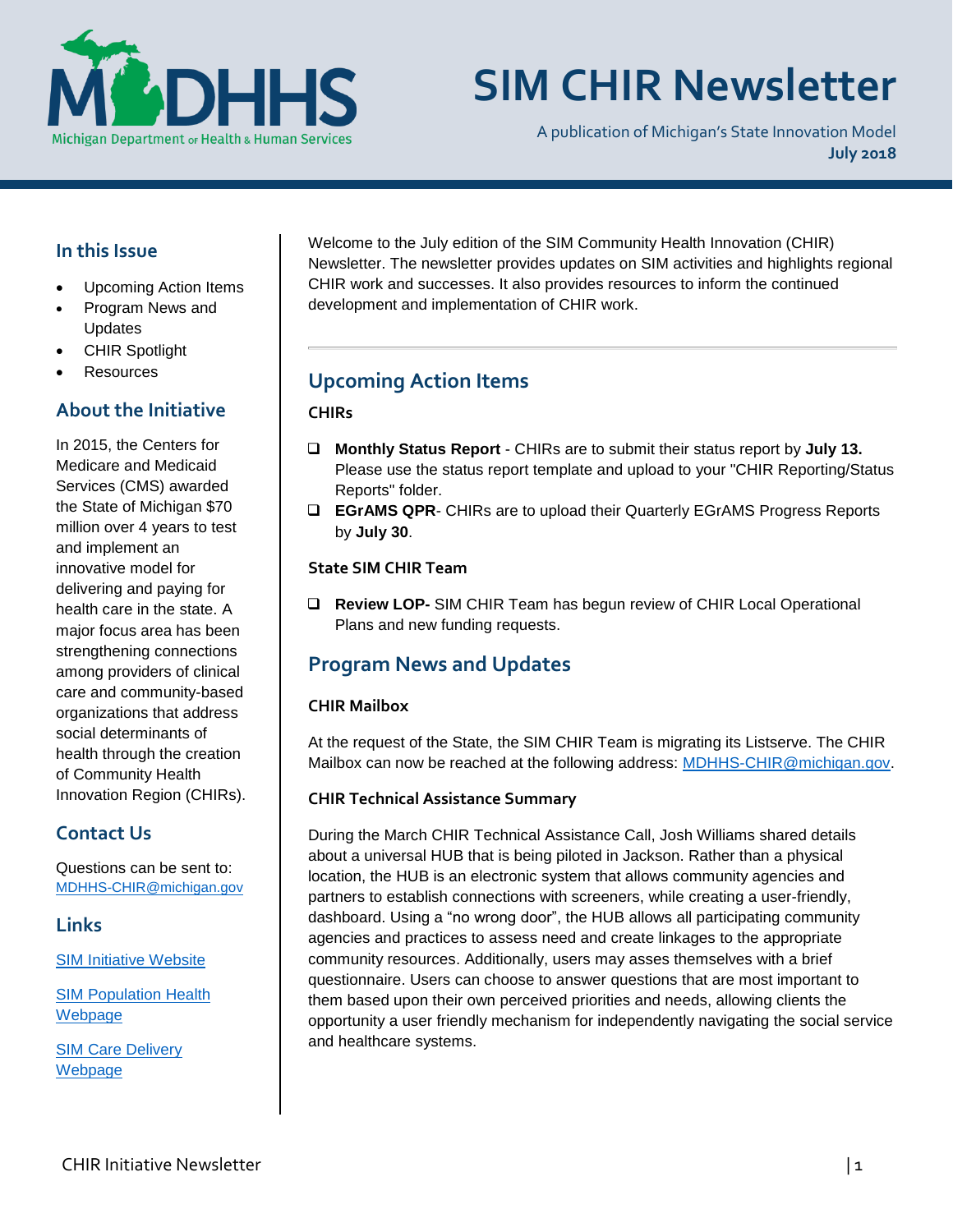The second portion of the TA call was led by Sheryl Weir, from the Health Disparity Reduction and Minority Health department at MDHHS, who shared health equity resources that CHIRs can utilize. Some of the resources included: a Health Equity Toolkit, a Michigan Equity Practice Guide, and an online Health Equity Training. The links for these resources were shared in the presentation and can be found in the Resources folder on SharePoint.

# **CHIR Spotlight**

#### **Muskegon ABLe Change**

The Muskegon CHIR hosted their first two days of ABLe Change Training on April 25<sup>th</sup> and 26<sup>th</sup>. Sixty-six local partners representing 43 cross-sector organizations and initiatives engaged in the training to expand their local collaborative capacity to bring about a more equitable, healthy community in Muskegon. Over the course of these first two days training participants:

- developed a shared vision of local conditions (e.g., affordable housing, healthy food access, high quality education, service coordination, etc.) necessary to bring about an equitable, healthy community in Muskegon
- explored data on who in the county is experiencing the greatest inequities related to this shared vision
- identified critical perspectives (including local residents) to engage in their change efforts
- explored system root causes for why local inequities are happening

Training participants formed five design teams to continue learning about the root causes of local inequities over the summer. They will use this information to design powerful strategies to bring about a more equitable, healthy community during their next ABLe Change training in September, 2018.

#### **Jackson Community Living Room**



The Community Living Room-Reed Manor opened for guests on March 5, 2018 and marked the culmination of nine months of planning and collaboration. The Living Room-Reed Manor is open for guests from 10:00am to 7:00pm on Monday through Saturday. On average, 23 guests visit the living room each day. Some come for a cup of coffee or to play games and socialize, others come for help with specific needs. Several guests volunteer by making coffee and popcorn or manning the resource table. Two onsite Community Resource Specialists provide assistance with scheduling appointments, coordinating services for medical care, and facilitating referrals for social service resources. Community Resource Specialists work

closely with Community Health Workers from the Center for Family Health to overcome the barriers to accessing health care. In addition, Community Paramedics are available in the community living room from 5:00-7:00pm daily for evaluation, education and coordination of care for guests. One challenge has been to educate guests on the role of the community paramedics as a complement, not a substitute for primary care.

Representatives from Jackson report several lessons learned from the last nine months. First, community residents are eager for social connection and support to address their health and social needs. As such, they initially underestimated the resources required to address these needs and will expand the number of Community Resource Specialists in the future. They have become more purposeful in seeking donations of supplies and other supports and anticipate that the community living room model will look slightly different in each new location as we expand in Jackson County. An action team has begun working on-site at the location for the next community living room in Jackson County, which expected to open by mid-September.